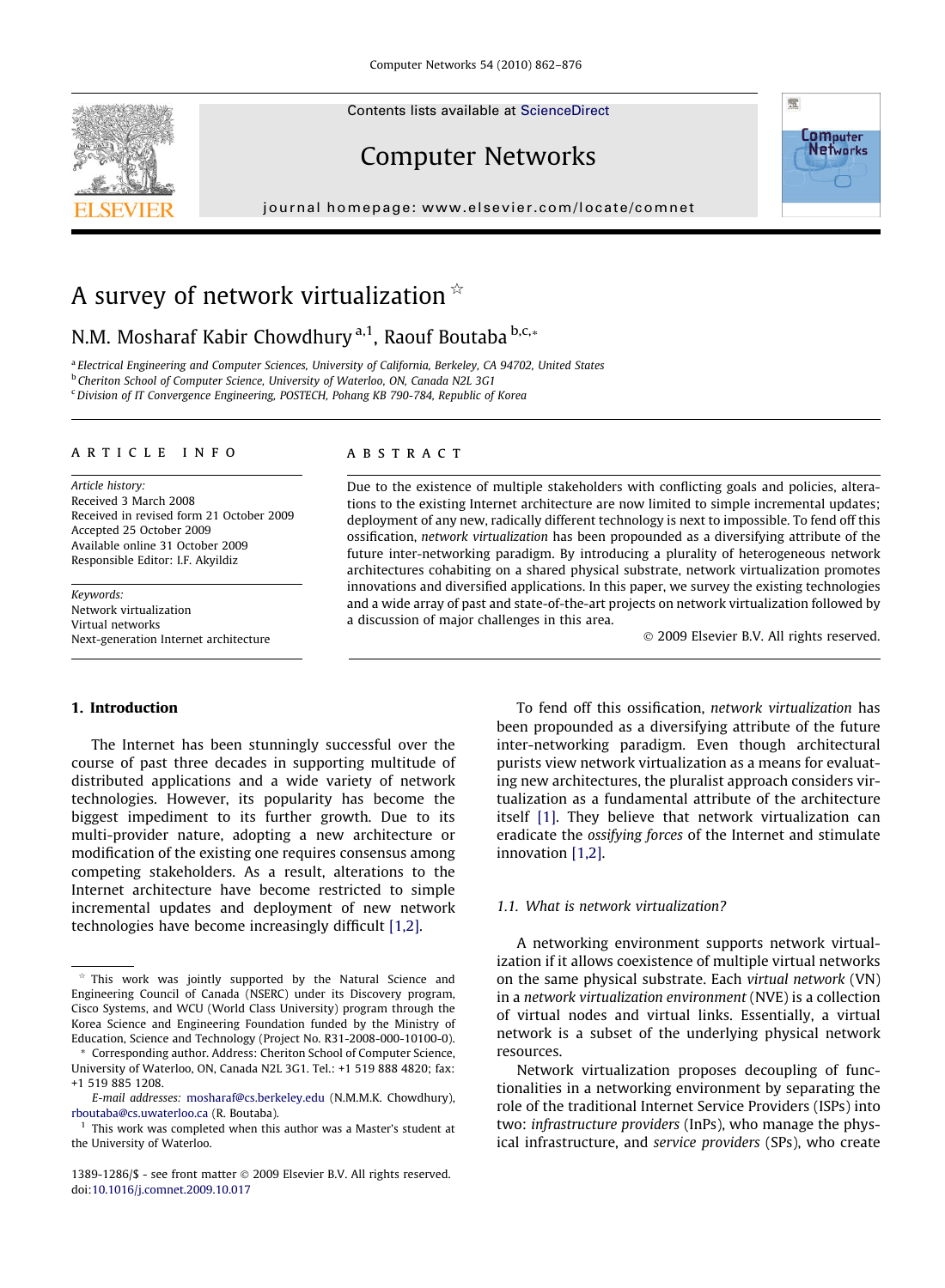virtual networks by aggregating resources from multiple infrastructure providers and offer end-to-end network services [\[2–4\]](#page--1-0).

Specifically, network virtualization is a networking environment that allows multiple service providers to dynamically compose multiple heterogeneous virtual networks that coexist together in isolation from each other. Service providers can deploy and manage customized end-to-end services on those virtual networks for the end users by effectively sharing and utilizing underlying network resources leased from multiple infrastructure providers [\[4\]](#page--1-0). Such a dynamic environment will foster deployment of multiple coexisting heterogeneous network architectures without the inherent limitations found in the existing Internet.

However, as a research area network virtualization is mostly unexplored. Several technical challenges in terms of instantiation, operation, and management of virtual networks are either untouched or require further attention. This presents a wide range of theoretical as well as practical open problems and unique challenges. This paper examines the past and the state of the art in network virtualization and identifies key issues for future exploration.

#### 1.2. Organization

The remainder of this paper is composed as follows: in Section 2, we review four existing technologies – virtual local area networks, virtual private networks, active and programmable networks, and overlay networks – that are closely related to the concept of network virtualization. Later in Section 3, we survey a number of past and present projects on network virtualization and related concepts followed by a summarization of the surveyed projects from different perspectives in Section 4. Section 5 identifies key research issues for further exploration based on a qualitative analysis of the surveyed work. We conclude in Section 6.

#### 2. Technologies

The concept of multiple coexisting networks appeared in the networking literature in different capacities. In this section, we discuss four such incarnations: Virtual Local Area Networks (VLAN), Virtual Private Networks (VPN), active and programmable networks, and overlay networks.

#### 2.1. Virtual local area network

A virtual local area network (VLAN) [\[5\]](#page--1-0) is a group of hosts with a common interest that are logically brought together under a single broadcast domain regardless of their physical connectivity. Since VLANs are logical entities, i.e., configured in software, they are flexible in terms of network administration, management, and reconfiguration. Moreover, VLANs provide elevated levels of trust, security, and isolation, and they are cost-effective.

Classical VLANs are essentially Layer 2 constructs, even though implementations in different layers do exist. All frames in a VLAN bear a common VLAN ID in their MAC

headers, and VLAN-enabled switches use both the destination MAC address and the VLAN ID to forward frames. This process is known as frame coloring. Multiple VLANs on multiple switches can be connected together using trunking, which allows information from multiple VLANs to be carried over a single link between switches.

#### 2.2. Virtual private network

A virtual private network (VPN) [\[6–8\]](#page--1-0) is a dedicated communications network of one or more enterprises that are distributed over multiple sites and connected through tunnels over public communication networks (e.g., the Internet).

Each VPN site contains one or more Customer Edge (CE) devices (e.g., hosts or routers), which are attached to one or more Provider Edge (PE) routers. Normally a VPN is managed and provisioned by a VPN service provider (SP) and known as Provider-provisioned VPN (PPVPN) [\[9\]](#page--1-0). While VPN implementations exist in several layers of the network stack, the following three are the most prominent ones.

#### 2.2.1. Layer 3 VPN

Layer 3 VPNs (L3VPN) [\[10,11\]](#page--1-0) are distinguished by their use of layer 3 protocols (e.g., IP or MPLS) in the VPN backbone to carry data between the distributed CEs. L3VPNs can again be classified into two categories: CE-based and PE-based VPNs.

In the CE-based VPN approach, CE devices create, manage, and tear up the tunnels without the knowledge of the SP network. Tunneling requires three different protocols:

- (1) Carrier protocol (e.g., IP), used by the SP network to carry the VPN packets.
- (2) Encapsulating protocol, used to wrap the original data. It can range from very simple wrapper protocols (e.g., GRE [\[12\]](#page--1-0), PPTP [\[13\]](#page--1-0), L2TP [\[14\]\)](#page--1-0) to secure protocols (e.g., IPSec [\[15\]](#page--1-0)).
- (3) Passenger protocol, which is the original data in customer networks.

Sender CE devices encapsulate the passenger packets and route them into carrier networks. When the encapsulated packets reach the receiver CE devices at the end of the tunnels, they are extracted and actual packets are injected into receiver networks.

In PE-based L3VPNs, the SP knows that certain traffic is VPN traffic and process them accordingly. The VPN states are stored in PE devices, and a connected CE device behaves as if it were connected to a private network.

#### 2.2.2. Layer 2 VPN

Layer 2 VPNs (L2VPNs) [\[16,17\]](#page--1-0) provide end-to-end layer 2 connection between distributed cites by transporting Layer 2 (typically Ethernet but also ATM and Frame Relay) frames between participating sites. The primary advantage of L2VPN is its support of heterogeneous higher-level protocols. But its lack of a control plane takes away its capability of managing reachability across the VPN.